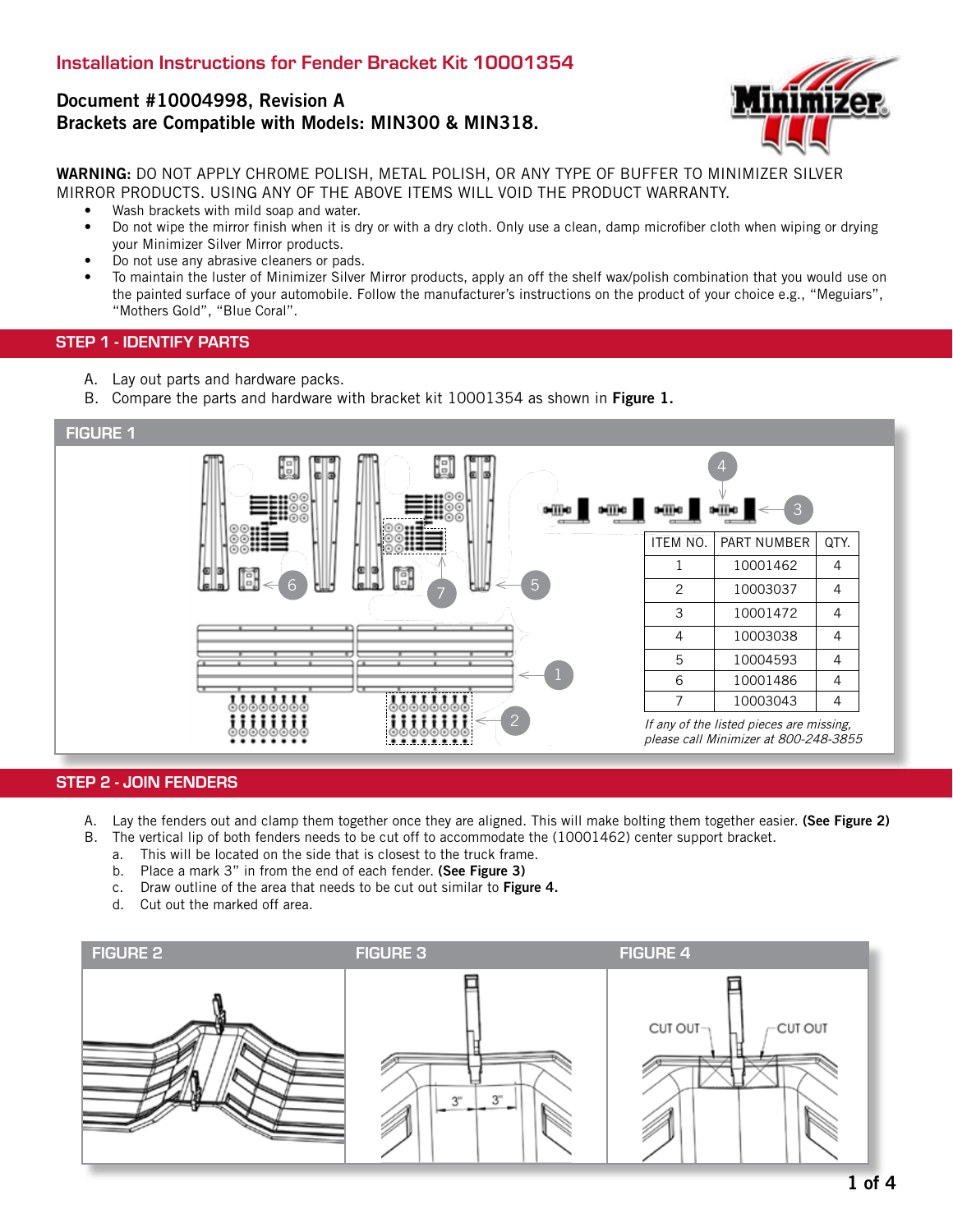# Document #10004998, Revision A Brackets are Compatible with Models: MIN300 & MIN318.



C. Make sure the center bracket and the trim plate (if purchased) are centered between the two fenders. (See Figure 5)

Tip: The center bracket (10001462) "V" should be facing down.

- a. Drill eight holes through the fender and trim plate from the bottom using the holes in the (10001462) center bracket as a guide.
- b. Use eight 5/16" x 1" bolts to bolt the fenders, trim plate, and center bracket together.
- c. Use eight 5/16" nuts provided with the kit on the underside of the fenders.
- d. Recommended torque is 10-15 ft.-lbs.

Tip: Start with the bolts closest to the truck frame and work towards the outside.

### STEP 3 - DETERMINE SIZE OF SPACERS AND POSITION FENDERS

- A. Confirm the total suspension travel distance. This is used to determine the clearance required between the fender and the tire. a. For air suspension systems, dump the air bags and confirm it is the lowest point of travel.
	- i. Understand that some air suspension designs may cause the wheels to roll closer to the fender (roll forward) as the suspension deflates. In order to make sure the fenders are centered on the tires, test the suspension in the inflated and deflated positions to determine the best positioning so that the fenders are centered over the tires in the inflated position.
	- ii. For air suspensions with travel exceeding 6", a travel stop may need to be installed to reduce required clearance between the fenders and tires. This will also improve alignment and 5th wheel plate clearance. (Please call Minimizer @ 800-248-3855 for questions regarding this issue).
	- b. For spring systems, measure the distance between the spring assembly and the bump stops on the frame and record the measurement.
- B. Place the fenders on spacer blocks above the tires.
	- a. In most applications 1.5" of tire clearance is best.
	- b. The goal is to ensure the fender does not rub the tire.
		- i. The minimum clearance recommended is ¾" above the maximum travel point of the suspension system.
	- c. For an air suspension system, place a  $\frac{3}{4}$ " to  $1.5$ " thick board on top of the tires after the air is released from the airbags. (See Figure 6)
	- d. For spring suspensions use spacer material that is ¾" to 1.5" thicker than the measurement recorded above.
- C. For trucks with air suspension, raise and lower the suspension to confirm the clearance between the fenders and wheels and that the fenders will be centered front to rear when the air suspension is inflated.

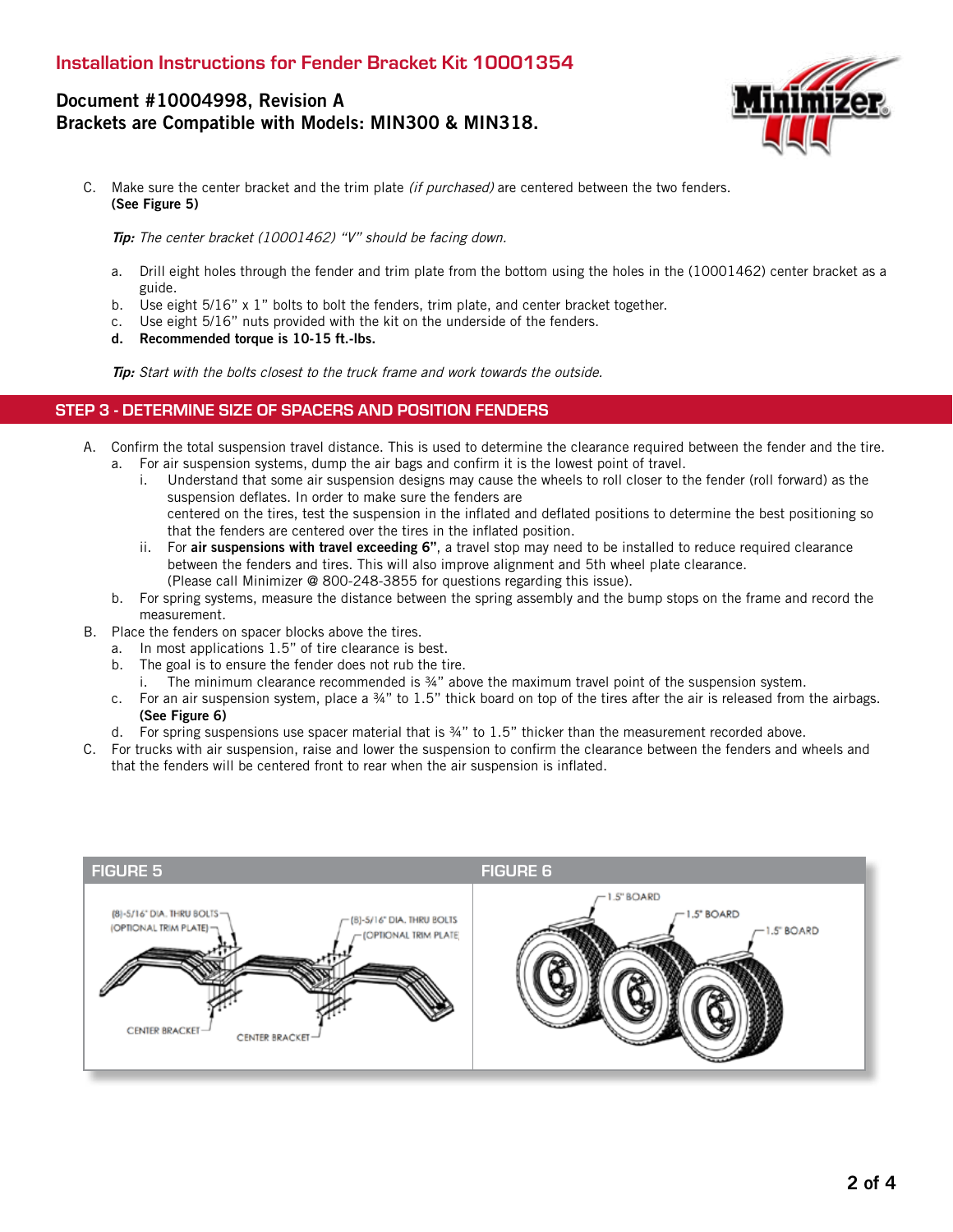# Installation Instructions for Fender Bracket Kit 10001354

# Document #10004998, Revision A

Brackets are Compatible with Models: MIN300 & MIN318.



### STEP 4 - POSITION BRACKETS

- A. With the fenders in position, mark and test fit the brackets where they will attach to the frame.
- B. If possible, use existing bolt holes in the frame to attach the front and rear (10004593) poly brackets.

Tip: It is common for the front bracket to align with the existing quarter fender holes.

C. If possible, use existing bolt holes in the frame to attach a steel plate (not supplied) for the center bracket and weld the bracket to the plate. (See Figure 7)

a. Plate should be a minimum of 1/4" thick.

D. Another option is to weld the bracket directly to the frame

#### Warning: Review vehicle owner's manual before welding directly to the frame.

- E. If possible, position the mounting brackets low on the fender so they are no more than 15" from the bottom. (See Figure 8)
	- a. Brackets mounted 8-12" from the edge is optimal.
	- b. The goal is to reduce the risk of the leading edge of the fender from blowing back against the tire during high wind.

**Tip:** If the front fender bracket is mounted higher than 15", refer to the link below for further suggestions on adding additional support http://www.minimizer.com/instructions.html

#### NOTES:

- Round spacers are supplied to hold the (10001472) swivel bracket away from the frame when needed. In some cases, frame components may interfere with the required bracket location and require a spacer. (See Figure 9)
- USE SPACERS ONLY WHEN NECESSARY! The ideal installation is to mount the (10001472) swivel bracket directly to the frame using no spacers.
- If using the mounting hole inside the pipe of the swivel bracket, the excess flat steel may be trimmed off to provide a cleaner look.

STED 5 - ATTACH BRACKETS TO TRUCK FRAME<br>.

- A. Once the front bracket is in position with the fender, tighten the 5/8" x 4-1/2" bolt that goes through the (10001472) swivel bracket to attach the swivel securely to the frame. (See Figure 10)
	- a. Recommended torque is 160-170 ft-lbs.

## FIGURE 7









SWIVEL BRACKET

#### FIGURE 10